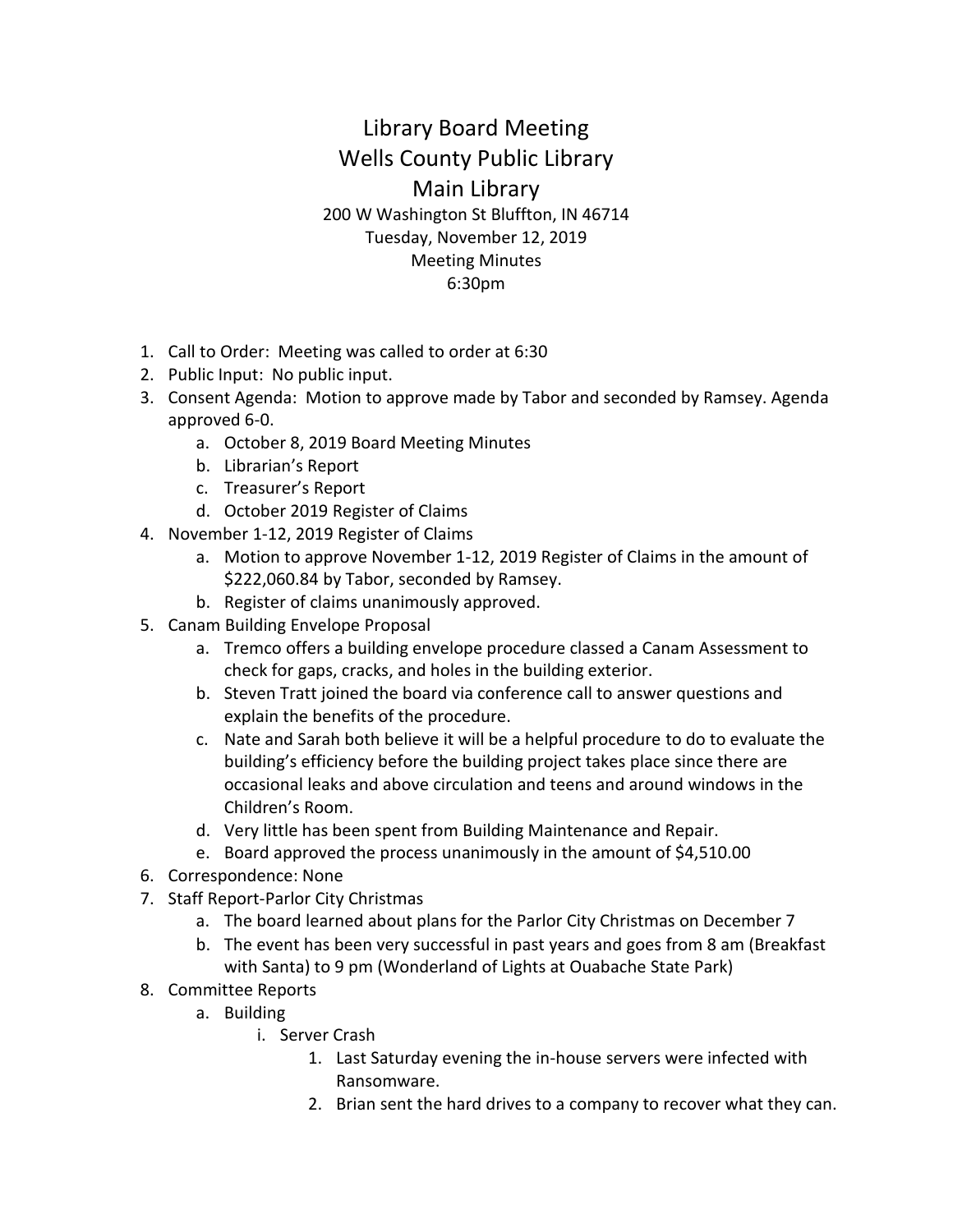- 3. The ILS (Sirsi), Website, and Email were not affected.
- 4. Most losses were to the U and P drives. Thankfully some departments backed up their files, including Genealogy.
- ii. Shelf Moving
	- 1. Shelf moving is going well.
	- 2. Sarah mapped out a layout for the final place for shelves and a plan for fitting the entire collection on one side of the building.
	- 3. The hope is to have everything moved except Genealogy before Parlor City Christmas.
	- 4. Furniture and equipment sale will be December 10-13 with proceeds going to the Friends of the Library.
- b. Budget
	- i. Bond Timetable
		- 1. Notice of intent to sell bonds should be published on the  $14<sup>th</sup>$  and 21<sup>st</sup> of November.
		- 2. Notice will also be placed on the website.
		- 3. Appropriation Resolution has been sent to Lisa for the County Council and Lisa has advertised it.
		- 4. County Council for our Additional Appropriation will be December 3 at 7 pm.
		- 5. Bonds will be sold on December 3.
- c. Policy and By-laws
- d. Public Awareness/Outreach
- e. Nominating
- f. Director Evaluation
- 9. Unfinished Business
- 10. New Business
	- a. Health Insurance
		- i. Board was presented with information regarding a comparison of insurance plans because current plan is increasing by 15%
		- ii. PHP HAS Plan Option 2 is the favorite among Sarah, Danielle, and Consolidated Union
		- iii. Sarah will give a final update on staff taking insurance and cost in December.
	- b. Cafeteria Plan Section 125 Resolution
		- i. The board reviewed Resolution 19-12 for the adoption of the Wells County Public Library Cafeteria Plan for section 125.
		- ii. The Resolution was unanimously approved.
	- c. Policy Changes for 2020
		- i. The board reviewed personnel policy changes for 2020.
		- ii. The changes bring the policy more in line with what the Indiana State Chamber suggests.
		- iii. The board made a few suggestions on changing language for clarity in several areas of the policy.